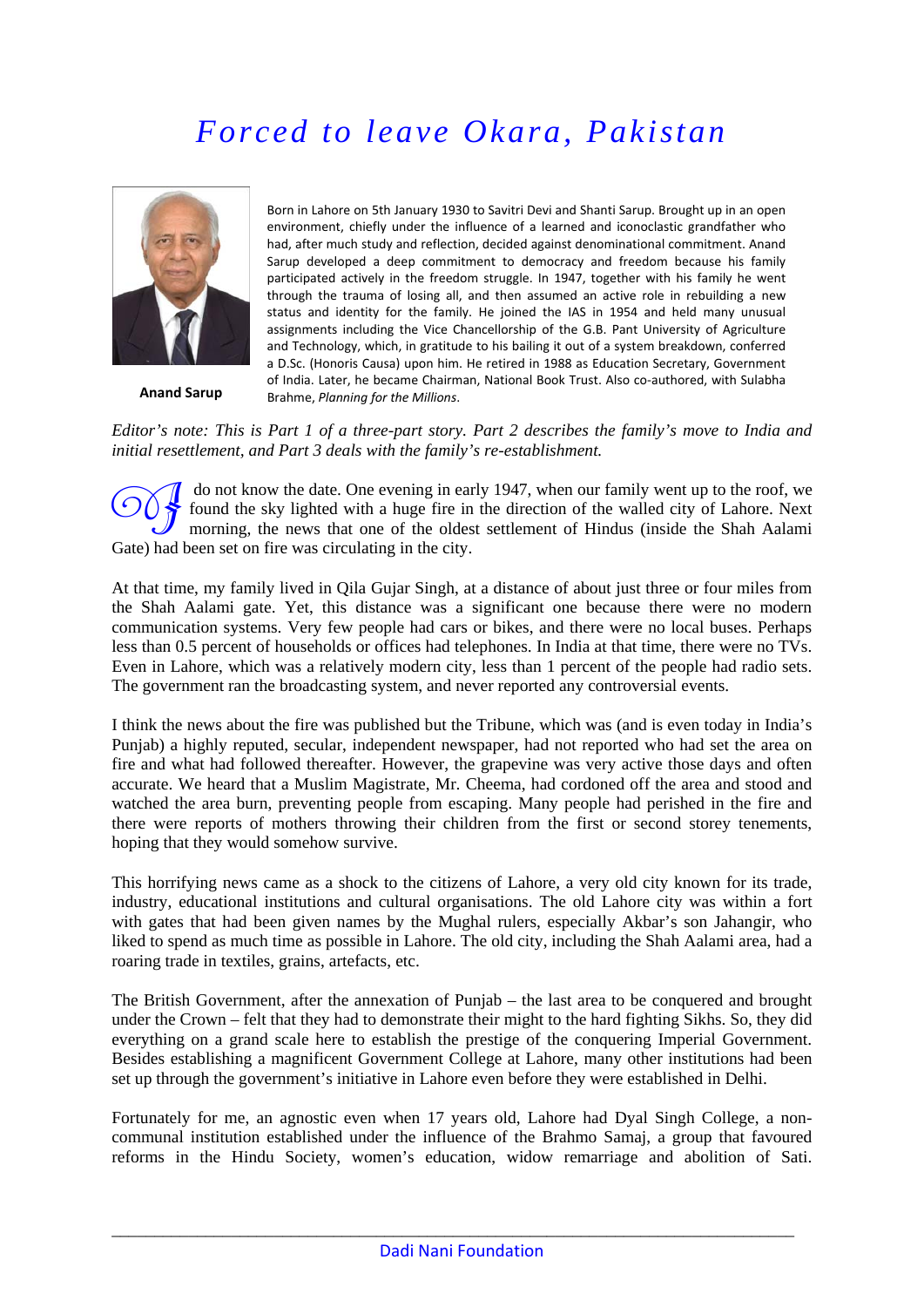Interestingly, Lahore also had a Dev Samaj College, established by a sect that denied the existence of God. Most of the colleges were located outside the fort area.

Lahore had a Mall, a beautiful and broad road running a distance of some five miles, which was the envy of all other cities of India. And there was the Lahore YMCA, which was a great centre of discussion on all kinds of subjects, and the SPSK (Society for Propagation of Scientific Knowledge) Hall. Even today, those who moved across the borders describe Lahore of the pre-independence period as a grand city. Even now, from time to time, the Prithvi Theatre of Mumbai, puts up a play with the title: *Jis Lahore Nahin dekhya, O Jamaya hi Nahin*, meaning that the one who hasn't seen Lahore has been born in vain.

And, yet, Lahore was burning …

I was part of a group of secular individuals who were interested in the prevention of spread of violence. This group had a few Muslims and the others were mainly Hindus, with some who, like me, were agnostics. Those days, Rajinder Singh, then about 21 years old, was staying with my family. (Those days if you had to go and stay in a hotel in a city where you had friends, it was presumed that either you or your friends were boors, incapable of making real friends.) He was the youngest brother of the freedom-fighting martyr Bhagat Singh. Our families were linked because we were also heavily involved in the freedom struggle.

#### **Bhagat Singh**

Bhagat Singh was one of the most articulate and romantic revolutionaries of the 1920s. In 1928 in Lahore, he shot an English police officer, Saunders, who was supposed to have been involved in mercilessly beating a Punjabi political leader, Lala Lajpat Rai, which led to his death. Later, Bhagat Singh and his companions threw a bomb in the Punjab legislative assembly, chiefly to show that the repressive violence could not prevent freedom-loving Indians from getting anywhere and doing whatever they felt was called for to register their anger. Bhagat Singh won great respect among all patriotic Indians not as a young and impetuous terrorist but as a serious intellectual who had reflected on India's problems and drawn conclusions about the shape of Free India.

Bhagat Singh used his trial and his incarceration on death row to propagate his socialist ideas and force India's national leaders to reflect on the need for defining the goals of India's freedom movement in egalitarian terms. He also wrote a paper explaining why he was an atheist. Even now, after so many decades, one can occasionally see his pictures painted on the back of trucks plying in the farthest corners of the country.

We asked Rajinder, and two other friends, Suraj Bhan and Mohammed Saleem, to go and check up the rumours, especially whether the stories about Cheema were true.

# **Mohammed Saleem and Suraj Bhan**

Saleem was a secular Muslim with whom I lost contact after the partition. Suraj Bhan had gone to jail in 1942, as part of 'Do or Die' movement launched by Gandhi and the Congress. In 1947.He was studying for his MA in Philosophy in the Dyal Singh College, where I was also a student. Suraj Bhan remained a close family friend until his death in the 1990s.

They came back and confirmed that the Magistrate Cheema had used the police force in his charge to prevent people from escaping from their burning homes. This information filled all of us with great anger. Rajinder Singh felt that what Cheema had done was no different from what Saunders was guilty of. And since Cheema had acted like a state protected terrorist, he had to be taught a lesson in precisely the way Rajinder's brother Bhagat Singh had taught a lesson to the state sponsored terrorists in the late 1920s. If Cheema were killed, others in the government would understand that somehow, they too would be punished for their misdeeds.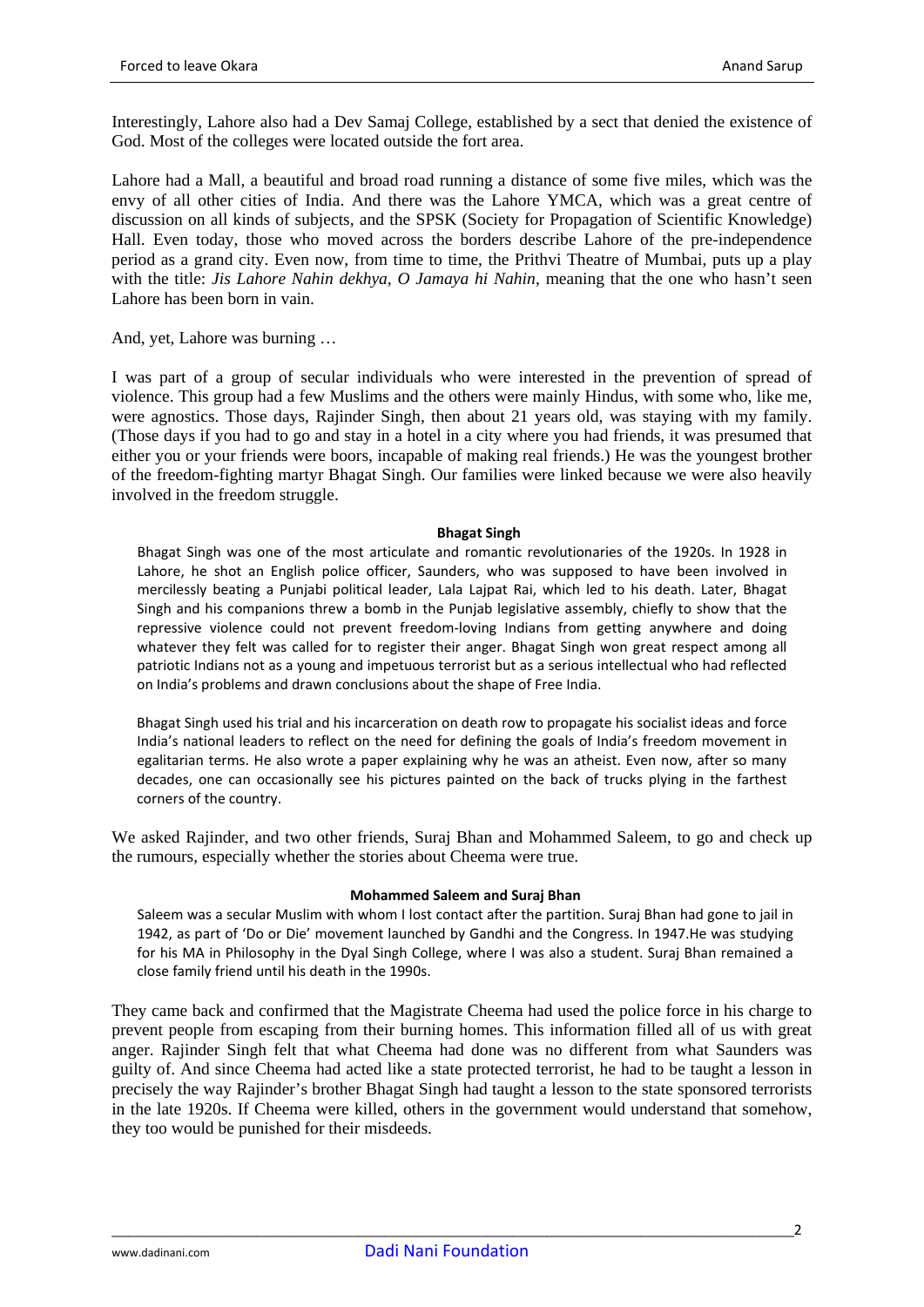We discussed this idea at great length. One of our concerns was that as non-communal people, we did not want to be bracketed with the Rashtriya Swayamsewak Sangh (RSS), which, irrespective of its claim to be protector of Hindus, was actually doing nothing for this in Lahore.

Anyway, we finally decided not to oppose Rajinder Singh and his friend Shinghara Singh. They had acquired two hand grenades and planned to go to the Mozang Area, where Cheema had his bungalow. The hand grenades came from an ordnance factory in Baghbanpura, very near Lahore. At that time, such weapons had begun leaking out because the system of governance had collapsed governing system had already collapsed.

Until this time, the two of them had never handled a hand grenade. This did not matter to them – they were impassioned, filled with a sense of bravado and even willing to resort to violence. As they neared Cheema's house, they realized they had to test one of the grenades to discover whether it was live or not. They had no idea that it would make a loud noise when it was detonated. The noise of the detonation alerted the *dhobis* (washermen) washing their clothes on a *nullah* (stream) nearly two hundred yards away. The *dhobis* rushed and overpowered the two adventurers.

Next morning, when there was no news in the papers, we concluded that Rajinder and Shinghara had not succeeded in their mission. But, we were not concerned about their welfare, and assumed that they would show up in due course. I went to the college as usual. At midday, my father sent a person to contact me at the college. He told me that my father was waiting for me at the residence of Mr. Sardul Singh, a lawyer, who was my father's friend and had been with him in Multan jail in the 1942 Do or Die movement.

When I reached there, we had a brief exchange during which Sardul Singh told me that there were arrest warrants against me, and the police had already searched our home. He gave me a thousand rupees – a huge amount considering that a family of five could live comfortably on provisions costing Rs. 20 a month – and told me to go underground to avoid arrest. His fear was that as a non-Muslim, I would be summarily killed in police custody if I were arrested. When I asked him where I should go, he told me not to tell him or anyone else, because police torture could easily make them reveal my whereabouts.

I think this happened in early April 1947. For the next six months, I wandered all over Punjab. I began with a visit to Khatkar, where Bhagat Singh's family lived. I knew that by convention, the police never entered this village and I would be perfectly safe there. However, I had not reckoned with the hospitality of Beji, Bhagat Singh's mother. She was a grand old lady who, even at that point, was more worried about Rajinder Singh bringing a bad name to the family by squealing to the police the names of the others who were part of the conspiracy to kill Cheema than about Rajinder's own safety. As soon as I arrived, she looked at me once, and then made some critical remarks about my mother never feeding me properly and starving me with her new fangled ideas.

I soon discovered that in her thinking sons had to be made big and tough – she herself was six feet tall and her hands were wide enough to hold at least a quarter of a *seer* (सेर – a *seer* is almost equal to a kilogram) of butter. Her way of making me tough was to force me to eat as much butter as possible, and drink at least two *seers* of milk, with a lot of *malai* (cream) on it. The next morning, when I sat down to eat my breakfast I learnt that in addition to raw carrots and radishes, I had to eat at least two *rotis* left over from the previous day with a glass of buttermilk that had a handful of freshly churned out butter floating on it.

Even though I loved butter on a piece of bread, and even a *paratha* with butter and *gur* (गड़ु jaggery) spread over it, such quantities of butter floating in my buttermilk was altogether too much for me. But how could I argue with Beji, particularly when her *devrani* (husband's younger brother's wife), the wife of the famous revolutionary Ajit Singh, joined her in encouraging me not to starve myself!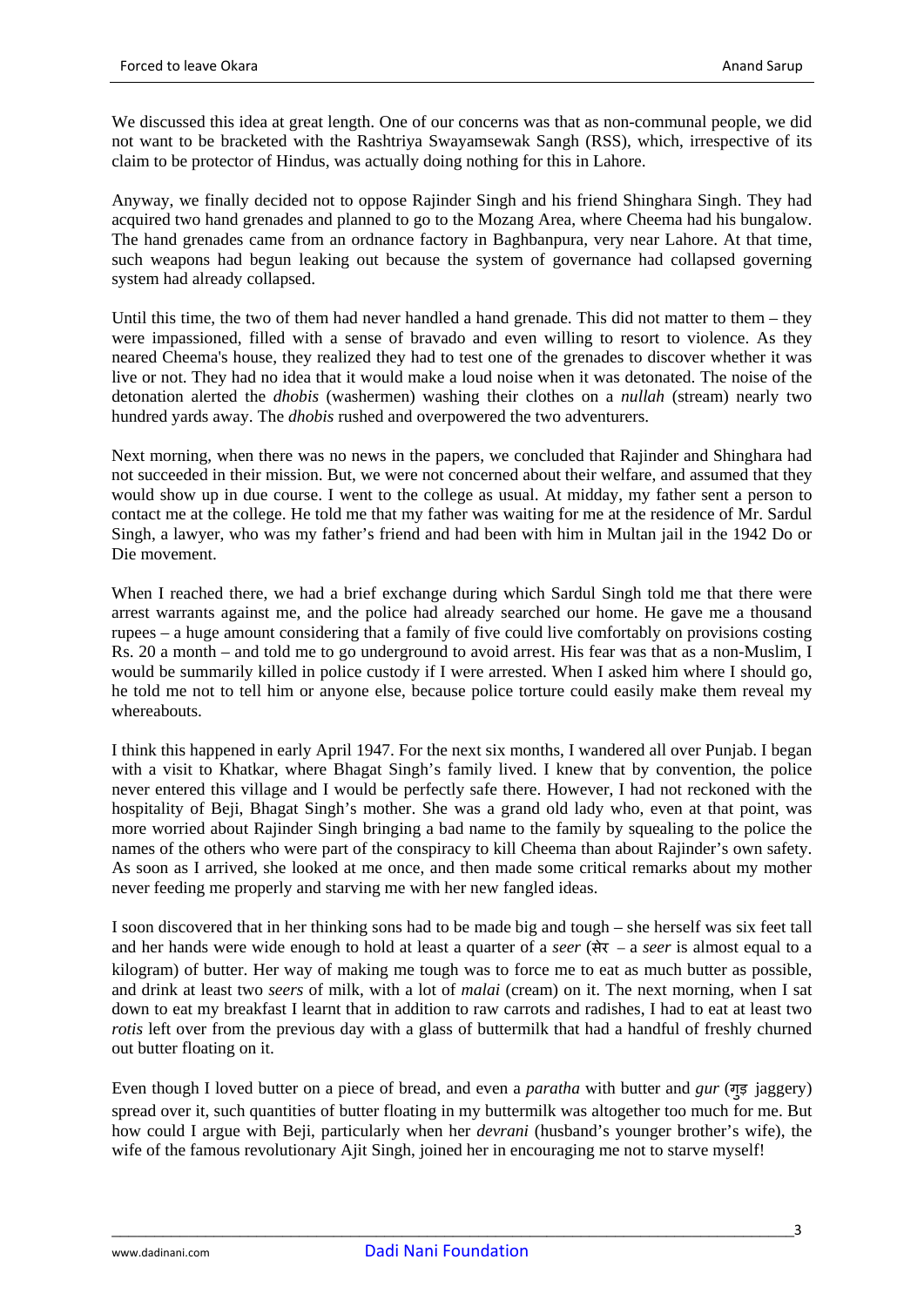#### **Ajit Singh**

Ajit Singh was a *Kisan* (farmer) leader who started a movement for the rights of the tillers in 1906. He led the Kisans in their fight for their rights, and forced the British Government to take some steps to prevent the alienation of land to non-cultivators, especially moneylenders. Ajit Singh, who was Bhagat Singh's *chacha* (father's younger brother), was the real inspiration for Bhagat Singh. Bhagat Singh. He idolised his uncle as a symbol of social and economic justice. When Ajit Singh launched an agitation against the impoverishment of the farmers, he wrote a famous song with the words: *Pagri Sambhal Jatta; Pagri Sambhal Oye; Lut leya mal tera, lut leya maal oye*. ("Hold on to your status and interests, o cultivator, for the others are robbing you of your wealth.) Even today, farmers are electrified by this call to action.

Ajit Singh disappeared in 1909 when he heard that the British Government was planning to exile him to the Andaman Islands. I always addressed his wife as *Chachiji* (father's younger brother's wife), because that's what she was for my friend and co-conspirator Rajinder Singh. She did not know whether Ajit was dead or alive. So, she wore white clothes to indicate that she was a widow; but she covered her head with a coloured, not white, *dupatta*. When we asked her about this disparity, she always replied that she wore white because she feared that her husband was dead but used a coloured *dupatta*, just in case he was alive. She did not want to announce his death by wearing white altogether. Ajit Singh did come back alive from Europe in 1946, and we had a great time decking up *Chachiji* with all kinds of finery to signal her return to the status of a happily married woman.

However, faced with the prospect of having to consume such prodigious quantities of milk and butter, I had no choice but to leave this safe haven. From here I went to many of my father's friends in remote areas but after roaming about for two months, landed up finally at the *Dera* of a Mahant who had Hindu as well as Muslim followers.

Since the police seldom came to this remote village, I felt safe. But, as ill luck would have it, one day two farmers came to blows over the rights to irrigation water. In the heat of the fight, one of them sliced the other's head with a spade. Soon enough, the police came to investigate this brutal incident. To avoid the possibility that the police would see me and inquire who this obviously city-bred boy was, I was asked to go hide in the nearby field planted with green chillies! I do not know how I survived the next two days of hiding. My big problem was the all-consuming thirst that forced me to drink the dirty canal water. But after the police left, I spent the next few days learning to ride a horse.

I also observed how an unlettered Hindu *Pir* in a predominantly Muslim area had managed to persuaded everybody to look after him and let him cultivate the lands given to him by their Muslim forefathers. Actually he was revered not for any religious learning but for some protection that his ancestor had provided against natural disasters. Some years later, I learnt that the *Pir* had stayed on his village after the formation of Pakistan, married a Muslim girl, and converted to Islam to keep his lands intact.

After spending nearly a month in this village, without even a radio or a newspaper, I was bored and decided to try to return to Lahore. I went by bus, and one fine morning landed up at the home of my friend Abdul Majid Khan. He was a class fellow of mine, who had all along kept in touch with my family and therefore knew why I had gone underground. He told me how my father too had had to flee Lahore when confronted by the police investigating the Cheema Murder Conspiracy Case. My father was saved by the intervention of a police officer he had met while he was an under-trial detainee in the 1942 Do or Die freedom struggle and had come to admire his courage.

My stay at Abdul Majid's home had a strange undertone. Abdul had become a rabid Muslim Leaguer because he believed that Hindus and Muslims could not live peacefully together.

Nonetheless, at a personal level, he was a loyal and affectionate friend – after all, we had both failed together in the Intermediate Examination! So, he kept me safe –in *purdah* – at his home for three weeks. Finally, he assured me that the police had become too busy chasing a very large number of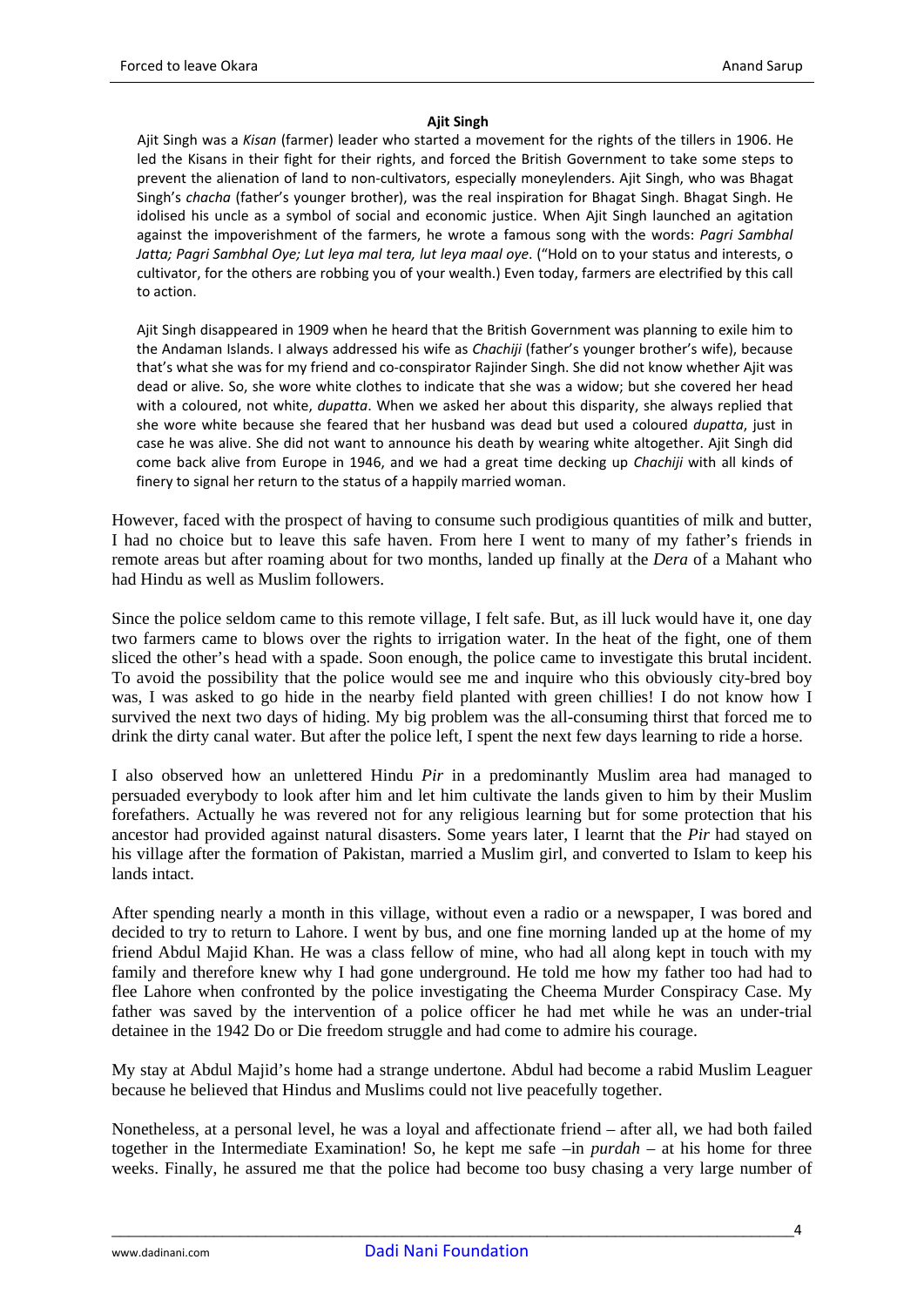cases, and their system of communication had broken down. So long as I did not go back to my parents' house in Lahore, I would be safe. Later, Abdul Majid was instrumental in facilitating my father, mother and two sisters to reach India in relative safety. Even after they left Pakistan, he saved some of their valuables and delivered these to my father, at the Wagah Border.

With this assurance, I decided to go to Okara (ओकाड़ा), where I felt I would be safe in my grandfather's home. At that time, my grandfather taught Comparative Religions in Dyal Singh College, Lahore, but since the normal timetable for education had been disrupted, he was staying on at his home in Okara. Thus, I went to Okara, where two of my sisters had also arrived, to be with the grandparents and enjoy some peace and quiet.

Okara was one of the towns that came up after people moved from their old villages after irrigation canals were built in Punjab. These canals brought great prosperity to the farmers and gave rise to the growth of *mandi* (trading) centres. Okara was one of the biggest markets for wheat and raw cotton. Some enterprising people had set up cotton ginning mills there, and later, the Birlas, a leading industrial house, set up a modern spinning mill under the name of Satluj Cotton Mills.

Politically, the Congress party dominated Okara. The Hindus and the Muslims had always lived in amity there. My grandfather was one of its most respected residents, known and revered for his learning, his teachings, his spotlessly selfless life and his knowledge of the wide world. My *Chachaji* (father's younger brother) had been a Congress leader of repute for nearly twenty years. It seemed at that time that at least Okara would be a haven of peace and tranquillity for everybody.

By 14<sup>th</sup> August 1947, when Pakistan was formed, in Okara there had been no violence between Hindus, Muslims, and Sikhs. All the people had reconciled to continuing to live on in Pakistan. This is where they had their livelihood, their old neighbours, their homes and the artefacts they were used to. Until then it had been peaceful in Okara, and it was expected that with time, the dust would settle down, and the old equations between the administration and the different communities and their leaders would be re-established.

In Okara, my family and most of the Hindus had accepted the fact of the formation in Pakistan. Just to underline this point, Pakistan's flag was hoisted in the crossing in front of our home, with the officers of the local administration doing the honours. We all saluted the flag without any reservations, and my uncle made a little speech urging everyone to commit to serve Pakistan as a loyal citizen. Our family would have continued in Okara in spite of the murder of my *bhua*'s (father's sister) husband by Baluchi soldiers at the Lahore railway station. With all its imperfections, at that point, we were happy with our life in Okara.

Everything went well for a few days. The wheels of trade continued to revolve slowly but smoothly in this big *mandi* town.

Then tragedy struck. One day, a train came from India with many Muslim refugees. The town rose to the occasion. The refugees were accommodated under tents in the Company garden and provided with every kind of provisions. Some rich traders threw in some bags of almonds and other dry fruits too as a measure of good will. They also arranged for a doctor to visit the Muslim refugees everyday. We all believed that, somehow, all the refugees would be comfortably accommodated in a few weeks, and then we would all be able to go on with life as usual.

This was not to be.

After about ten days, another train came from India, all splattered with flesh and blood, carrying scores of Muslims killed in cold blood and also many women who had been raped most brutally. This naturally gave rise to great tension between Hindus and Muslims, because the Muslims in Okara could not understand the logic of killing people who were already on their way out of India. Neither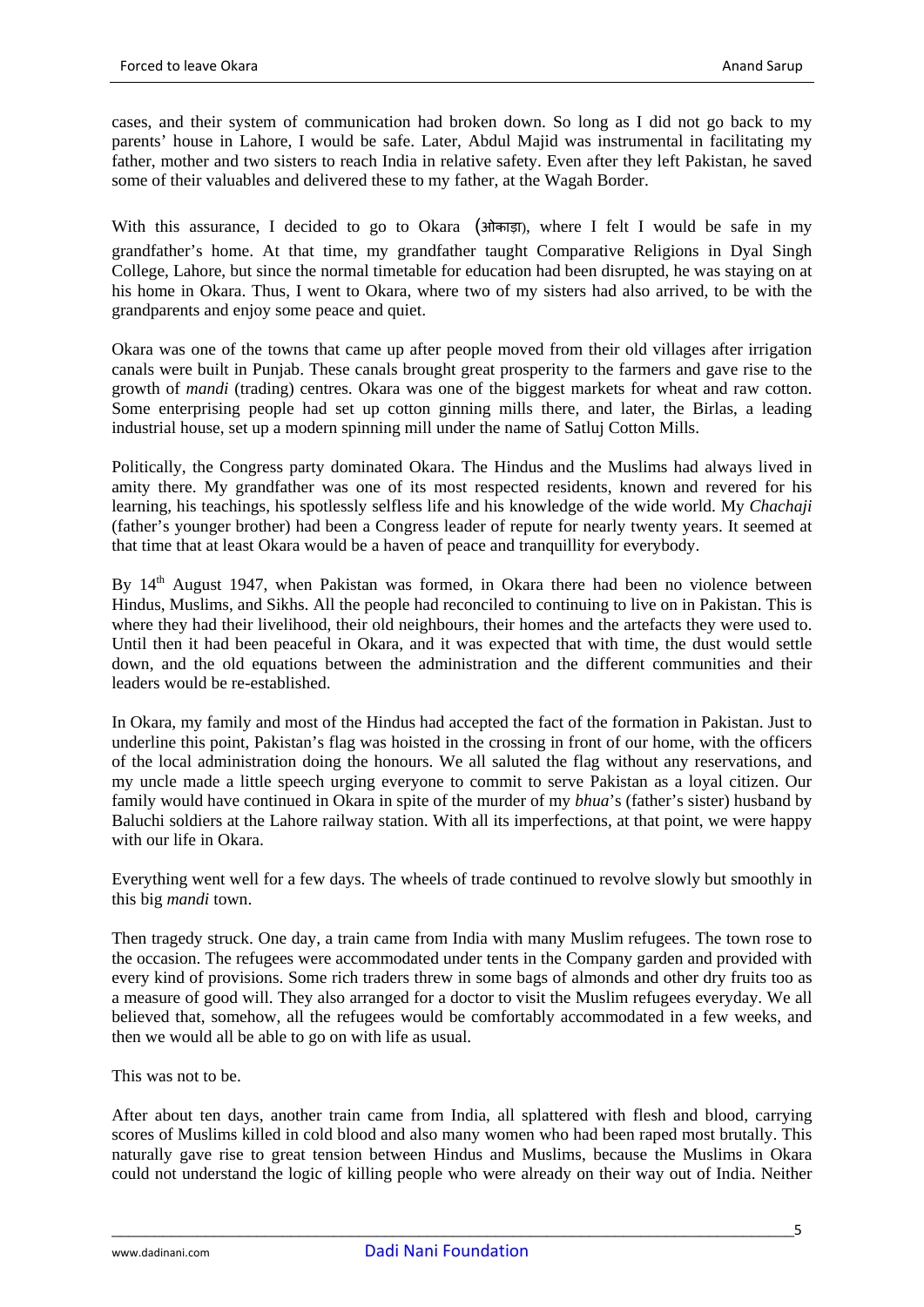the local Hindus nor the local Muslims knew how to respond to this situation. On top of it, Pakistan Radio was saying regularly that what had befallen to this trainload of Muslim was happening also to other Indian Muslims trying to get to to Pakistan on foot and by trains.

The Muslims among the local Congress workers, who until then had been guarding the Hindus, knew that this was a situation they would never be able to handle. They threw up their hands and asked the non-Muslims to leave their homes, and, as an interim measure until things settled down, go into the relative safety of the walled *mandi.* The Hindus were greatly perturbed and felt that in the circumstances created by Indian Hindus and Sikhs, whom they cursed in the strongest terms, they had no choice but to follow the advice of their Muslim friends.

Even after the arrival of the second train and after we moved into the *mandi* area, the local Muslims were able to ensure that we could still leave the walled *mandi* to visit our homes at least during the daytime. Even at this point, my *Chachaji* was telling everybody how dangerous communalism was, and urging Hindus, Muslims and Sikhs to learn to live without hating each other.

#### **Communal tensions in Okara**

There was and is a long history of communal tensions between Hindus and Sikhs and the Muslims all over India. Ever since Muslims from across the river Sindhu had conquered India and hordes of Afghans, Turks and Iranians had migrated here in their wake and converted a large number of Hindus to Islam, the local Hindu population had come to believe that their religious identities were in danger. This fear arose largely because the Muslim invaders were better organised and were generally able to defeat the Hindus. Moreover, the Muslim invaders were clear that one of their religious duties was to destroy the Hindu icons and in the process fulfil their role as dutiful Muslims. Consequently Hindus and Sikhs saw the Muslims as religious adversaries intent on converting them to Islam.

While Okara town was relatively peaceful, the people in the countryside around it were determined to drive the non-Muslims out. They saw this as the only way of making a living space for the Muslim refugees. Every night, the villagers around the town congregated and shouted *Allah-o-Akbar* to the strident beating of drums. This created a sense of panic and reinforced the belief that non-Muslims could not survive in this area.

Thus, we were left with no choice but to go to India.

# *Epilogue*

To our family, with its long association with the freedom movement, neither the murder and mayhem taking place all over northern India nor the transfer of population on the basis of religion made any sense. To the lumpen elements who actually did the jobs of killing, looting and raping, our names were enough to identify us with the Hindus. We knew that it would foolish to hope that such people would either give us the time to explain or they would understand that in spite of our Hindu sounding names, we were agnostics, not Hindus. In any case, to them anyone who was not a Muslim had no place in Pakistan and deserved to die.

When we left for India, my grandmother, a practical woman, had somehow got hold of some cyanide, and tied it in a knot in her *dupatta* so that the girls accompanying her could escape rape by committing suicide! I did not know this till a little while back. One of my sisters told me about it when I mentioned that I was writing about the train journey from Okara.

The forced migration created in me and others like me, a deep sense of 'homelessness'. No wonder, long after the formation of Pakistan and all the animosity that keeps coming to the fore now and then, plays like *Jis Lahore Nahin Dekhya, O Jamaya hi Nahin* continue to appeal to the old Lahoris in particular and Punjabis in general. When you read Zauq's proud verse about Delhi "*Kaun Jaye zauq pe dilli ki Galiyan chhor kar"* or you hear someone saying "*Lucknow hum par fida aur ham fidaye*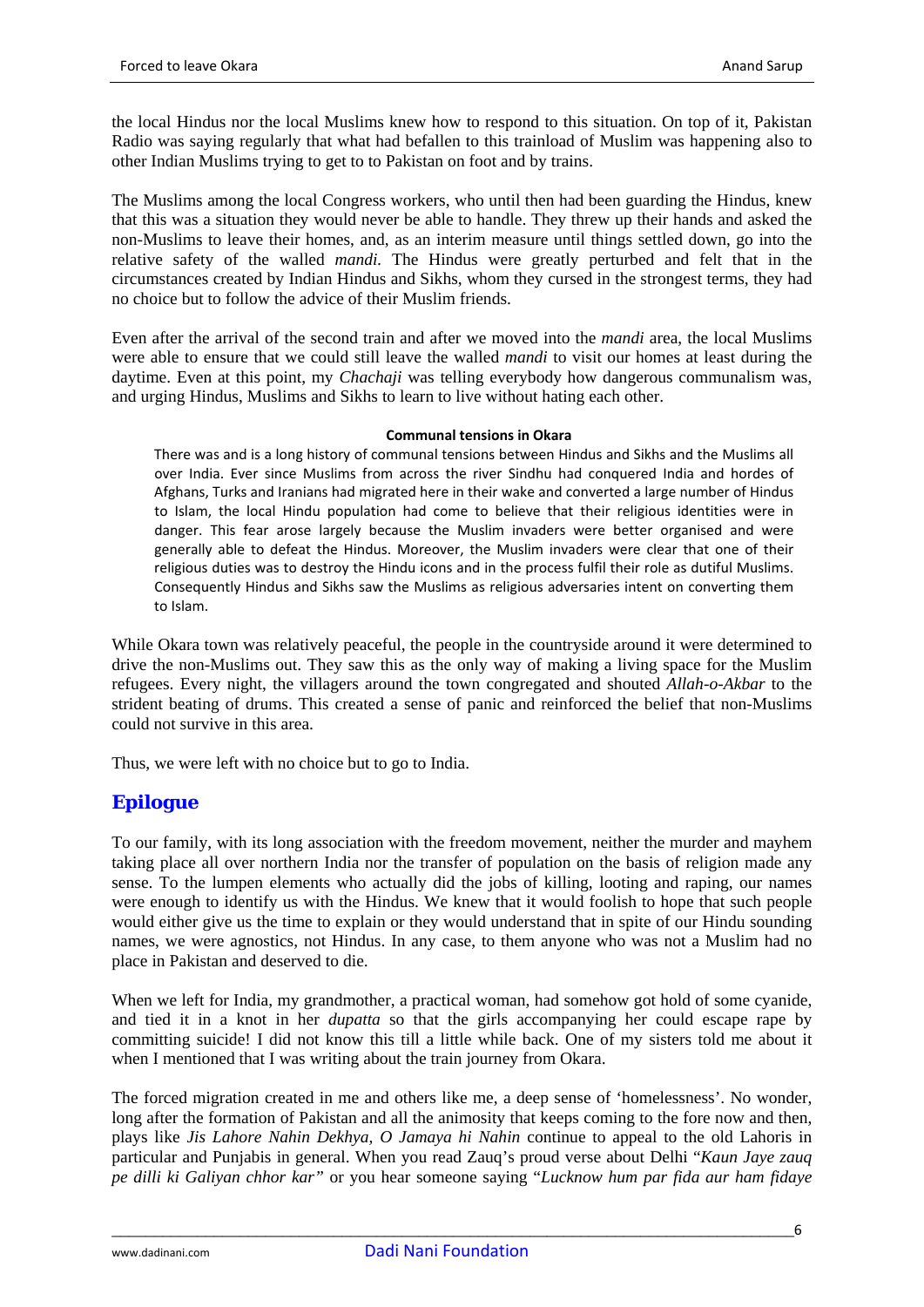*Lucknow"*, you feel envious. Those who have lost their *Watan* (homeland) have lost a sense of belonging, which I notice, Hyderabadis, Jaipur people and the old families of Poona (now called Pune) value as a prized possession.

Forty years later, when I visited Okara in 1987, I realised that most of the Muslim migrants there were from Jullundur, and many of them had named their establishments after Jullundur. There were Jullundur Shoe stores, Jullundur Bakeries, Jullundur Provision stores all over the town – just as in India you will find Okara Carriers, Okara Boot Houses, and Okara Engineering Stores *et al*.

# *Bhagat Singh's family*

Bhagat Singh's parents, Kishan Singh and Beji, and everyone else of that family left Pakistan and resettled in their original village Khatkar Kalaan in Nawanshahr District in India. (The family had earlier moved from here to Lyalpur District, which became part of Pakistan.) The Punjab government has put up a small museum about Bhagat Singh in Nawanshahr District.

Bhagat Singh's brother Rajinder Singh was released from Lahore Jail in mid 1948 because the police came to admire his unlimited capacity to bear torture. He finally settled down as a farmer, in the Tarai area, next to the farm of Ranbir Singh, his elder brother and my close friend. Rajinder got married, had children, and settled down to a humdrum life, with occasional forays into politics.

Since the medical facilities in Nawanshahr district were not very good, Kishan Singh and Beji would come to Ludhiana, and stay with my parents to deal with their medical problems.

Beji was a pretty sharp lady. She was able to make political capital of her son's martyrdom. Her husband Kishan Singh, however, was unable to give her much support in this, since he had started suffering from Alzheimer's disease. She was helped in managing the family's political image by Bibi Amrit Kaur, the only sister of Bhagat Singh and his four brothers.

# *Broader issues*

While preparing to leave Okara, all of us who were departing from our home- *Watan-* reflected on what was happening to us and why? The immediate cause for our having to leave had nothing to do with what we had done to our neighbours, who were threatening us. We were, as were the Muslims coming over from India, victims of a general conflagration that robbed whole communities of Hindus and Muslims of sanity. Of course, if the blood soaked train full of dead and mutilated bodies and raped women had not come to Okara when it did, we may have stayed on for a little while--only a little while- longer. It would be unrealistic to believe that our stay in Okara could have been prolonged by more than a few weeks. The violence between Hindus and Muslims had started, in Bengal, especially Calcutta, Naokhali and many other places. It had started much before the actual formation of Pakistan. Even if the fateful train had not come when it did, events leading to our departure would have caught up with us sooner or later.

When I read the analysis of the violence during the Partition, I do not find adequate recognition of the significance of the fact that even before the actual transfer of power, all the government servants had been given the choice of opting for either India or Pakistan. This meant that many Hindu and Sikh government personnel left the areas likely to be included in Pakistan, and most of the Muslim officials had left the areas likely to be in India. As a result, government personnel, including Army units, members of the ICS, IPS and the lower echelons of civil and police services, could no longer be counted on being neutral. In fact, many government officials looked the other way when their coreligionists rioted and pushed vulnerable minorities out of their homes. I have always wanted to find out who ordered this exchange of army, police and civil officials, and why no body reflected on its likely impact on the law and order situation.